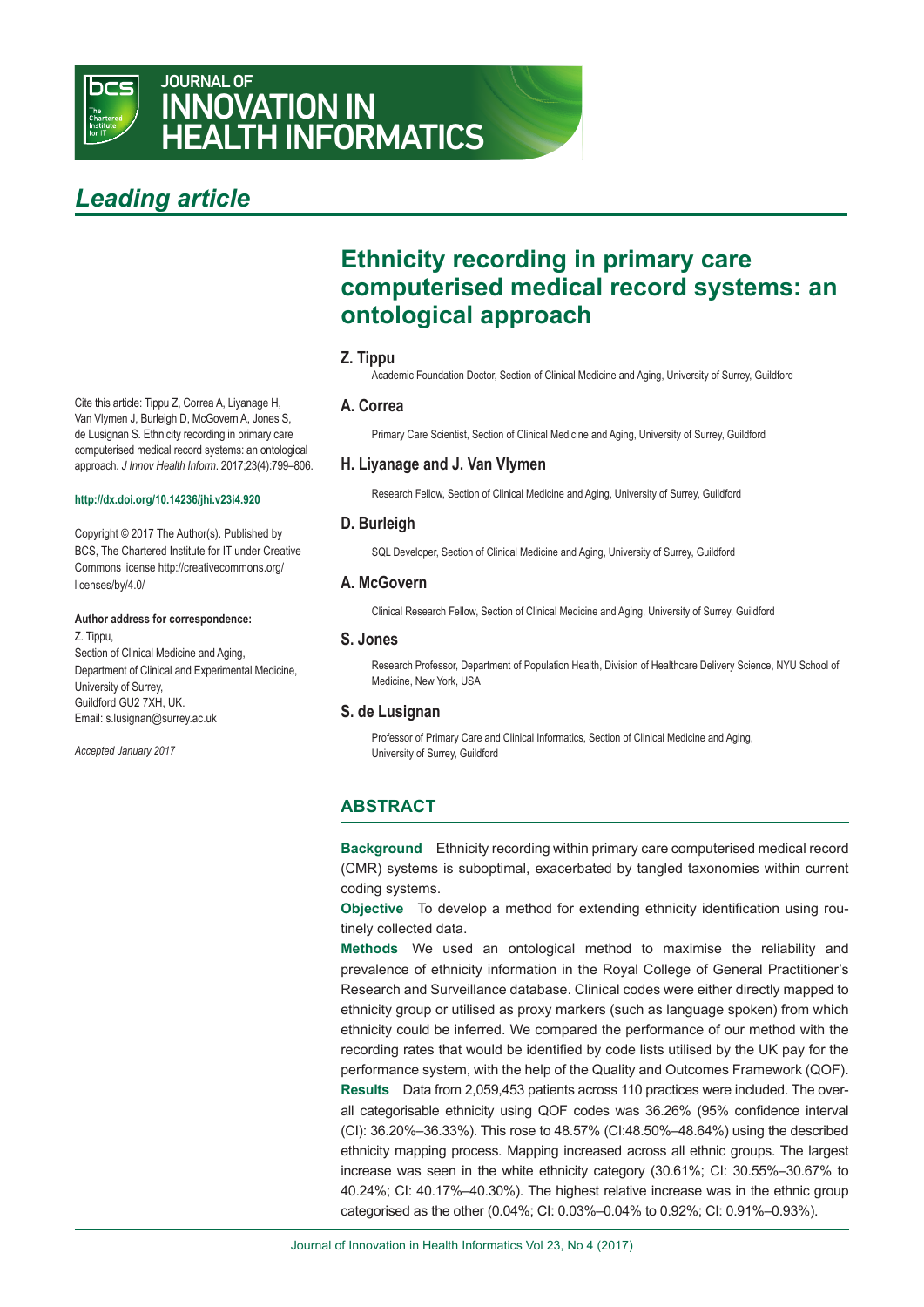**Conclusions** This mapping method substantially increases the prevalence of known ethnicity in CMR data and may aid future epidemiological research based on routine data.

**Keywords:** epidemiology, ethnicity, primary care

## **INTRODUCTION**

Ethnicity is an important determinant of healthcare inequality worldwide. Disease pattern and presentation,**1** alongside uptake and utilisation of healthcare services,**2** varies across ethnic groups.

Ethnicity recording within primary care health records was introduced in 1991, followed by the introduction into Hospital Episode Statistics in England in 1995.**3** Despite its prolonged inclusion time ethnicity recording within primary care data remains suboptimal.**4** This has been attributed to an oversimplification of classifying hierarchies,**5** practical and administrative difficulties in data collection,**6–8** alongside inaccuracies in the data recorded. The use of surname recognition software alongside estimations of ethnic makeup according to census data, as a means of inferring ethnicity, has been attributed as the reason for these inaccuracies.**9,10** These methods have limitations and run significant risks of misclassifying individuals compared to the gold standard measure of self-reported ethnicity.**11,12** 

The Quality and Outcomes Framework (QOF) is a pay-forperformance system introduced in 2004 to improve chronic disease management in primary care. It has included incentivising the recording of ethnicity since 2006, resulting in more comprehensive recordings.**3** Although QOF payments may distort coding,**13** overall they have probably improved data quality. However, inconsistencies persist, with low concordance of multiple ethnicities recorded in some minority groups.**<sup>11</sup>**

The UK coding system for primary care is the Read Classification.**14** Diagnostic codes obtained using differing coding structures can vary in their inference and interpretation.**8,15** The taxonomies for recording ethnicity within this classification are complex and tangled;**16** different ethnicity classifications, language, country or origin codes and religion all convey some information about ethnicity with differing levels of granularity. Published literature has predominantly focused on two principal groups of ethnicity codes, '9i… Ethnic Category-2001 census' and '9S…ethnic group' codes, within the UK Read code system,**14** which have been mapped onto the Office for National Statistics (ONS) Census.

Ontologies allow the description of key concepts and their relationships within a domain,**17** with a view to explicitly defining data when utilising it for chronic disease management**<sup>18</sup>** and integrated care.**19** An ontological approach, allowing identification and classification of a number of varying coding hierarchies within primary care data, would allow identification of ethnicity of patients from a number of differing inferences.

We carried out this study to explore whether we could increase the number of appropriately coded ethnicities recorded in primary care data while taking a more ontological approach to ethnicity data. Developing this ontological approach should allow an extended and more defined mapping of ethnicity within healthcare datasets and improve epidemiological studies of disease progression and service utilisation within ethnic groups.

# **METHODOLOGY**

The objective of this study is to maximise the number of cases for which we can reliably report ethnicity by mapping relevant clinical codes onto the 2011 census categories through use of language and interpreter codes. This approach is an extension of an existing mapping method.**20** In addition, we have looked at whether other codes could be used as a proxy measure of ethnicity.

The ontological process takes place in three steps: (1) the conceptual or ontological layer that groups concepts and is coding system independent so could be applied to any computerised medical record (CMR) systems that had one or more of the data categories; (2) the coding layer (specific to the coding system); and (3) the logical data extract model.**<sup>14</sup>**

This analysis was conducted using data from the Royal College of General Practitioners' Research and Surveillance database, comprising 110 practices across England and Wales.

# **Ontological process**

## *Ontological and coding layer*

The ontological layer requires the definition of the relevant concepts, in this case of ethnicity, and their relationships. A number of ethnicity related concepts, such as ethnicity, nationality and language, were reviewed in a number of clinical terminologies including Read2, Clinical Terms version 3 (CTv3) and Systematized Nomenclature of Medicine-Clinical Terms (SNOMED-CT) to develop an overarching semantic information model (Figure 1).

NHS Browser derived Read 2 codes, CTv3 and SNOMED-CT were used to derive relevant coding hierarchies. Relevant coding hierarchies are highlighted (Table 1). Codes were divided into definite (coding hierarchies directly coding an identifiable ethnicity), probable (coding hierarchies which have a high probability of inferring an ethnicity), and possible (coding hierarchies which were deemed possible to infer an ethnicity from) layers.

Rates of code accuracy, other than census derived ethnicity codes, were measured in an attempt to determine whether they could be effective proxies for ethnicity. Utilising ontologically defined valid read codes, data extraction queries were developed, allowing the identification of the proportion of patients within the dataset that had ethnicity coded, as per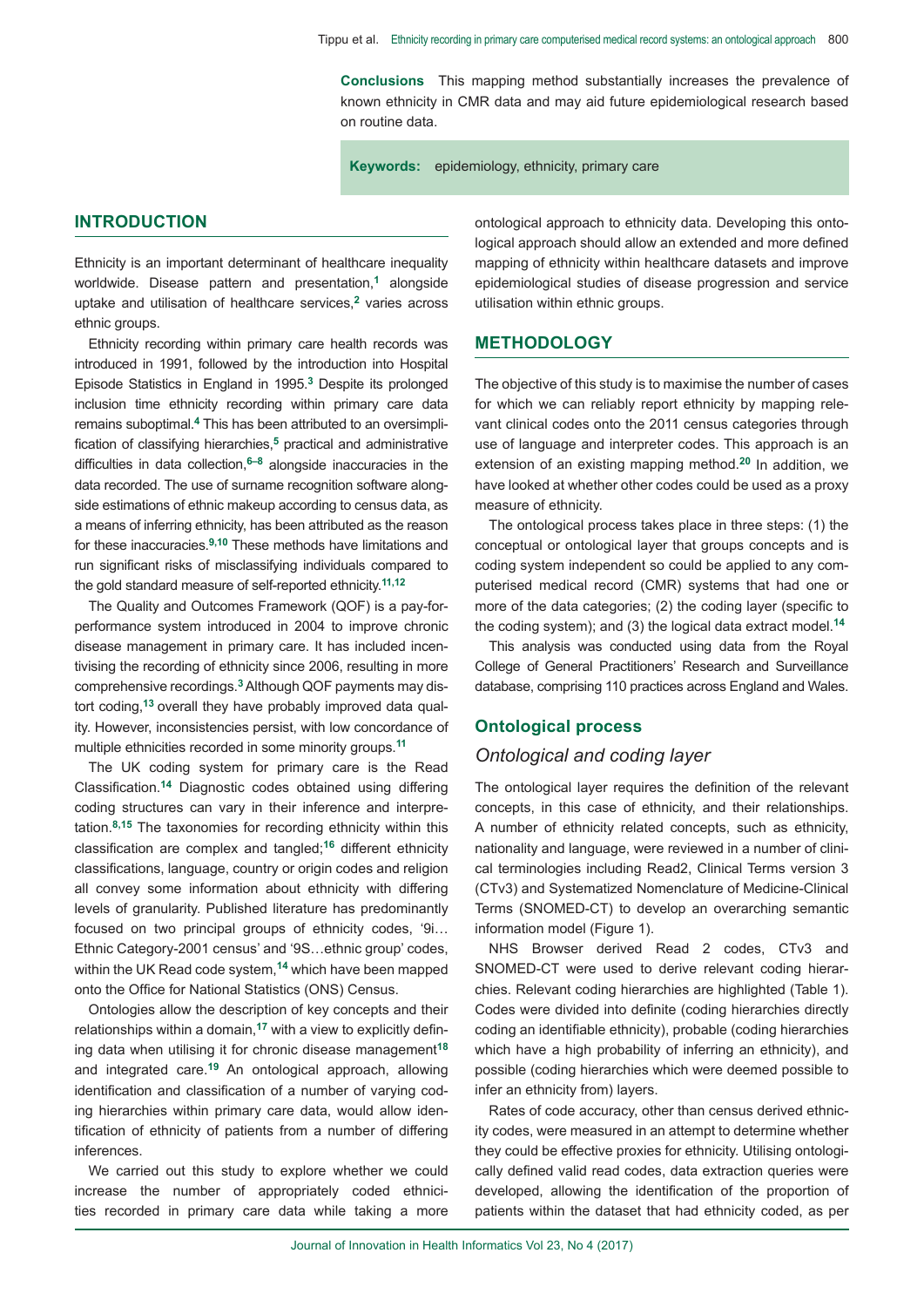

Figure 1 A three-step ontological process identifying ethnicity from CMRs<sup>17</sup>

**Table 1 Iterated coding hierarchies in the Read 2, CTv3 and SNOMED-CT coding structures categorised as definite, probable and possible when inferring ethnicity**

| <b>Coding system</b> | <b>Definite coding</b><br>hierarchy          | <b>Probable coding</b><br>hierarchy  | <b>Possible coding</b><br>hierarchy |
|----------------------|----------------------------------------------|--------------------------------------|-------------------------------------|
|                      | Ethnic groups (census)                       | Main spoken language                 | Language read                       |
| Read 2               | 9S                                           | 13L.                                 | $13n$ .                             |
| CT <sub>v</sub> 3    | <b>XUVqQ</b>                                 | <b>XUUSn</b>                         | <b>XUUSm</b>                        |
| SNOMED-CT            | S-0001B                                      | F-02B21                              | F-94930                             |
|                      | Ethnic category - 2001<br>census             | Additional main<br>spoken language   | Need for interpreter                |
| Read 2               | 9i                                           | $13u$                                | 9NU                                 |
| CT <sub>v</sub> 3    |                                              |                                      | Xal8W                               |
| SNOMED-CT            |                                              |                                      | F-025FB                             |
|                      | Ethnicity and other<br>related national data | Supplemental main<br>language spoken |                                     |
| Read 2               | 9T.                                          | 13w.                                 |                                     |
| CT <sub>v</sub> 3    |                                              | <b>UaoHK</b>                         |                                     |
| SNOMED-CT            | F-001A9                                      | F-04502                              |                                     |
|                      | Country of Origin                            | Language Spoken                      |                                     |
| Read 2               | 134                                          | 13Z6                                 |                                     |
| CT <sub>v</sub> 3    | XSC <sub>i</sub> 5                           |                                      |                                     |
| SNOMED-CT            | F-03C9A                                      | F-028DC                              |                                     |
|                      |                                              | World languages                      |                                     |
| Read 2               |                                              | 13b                                  |                                     |
| CT <sub>v</sub> 3    |                                              |                                      |                                     |
| SNOMED-CT            |                                              |                                      |                                     |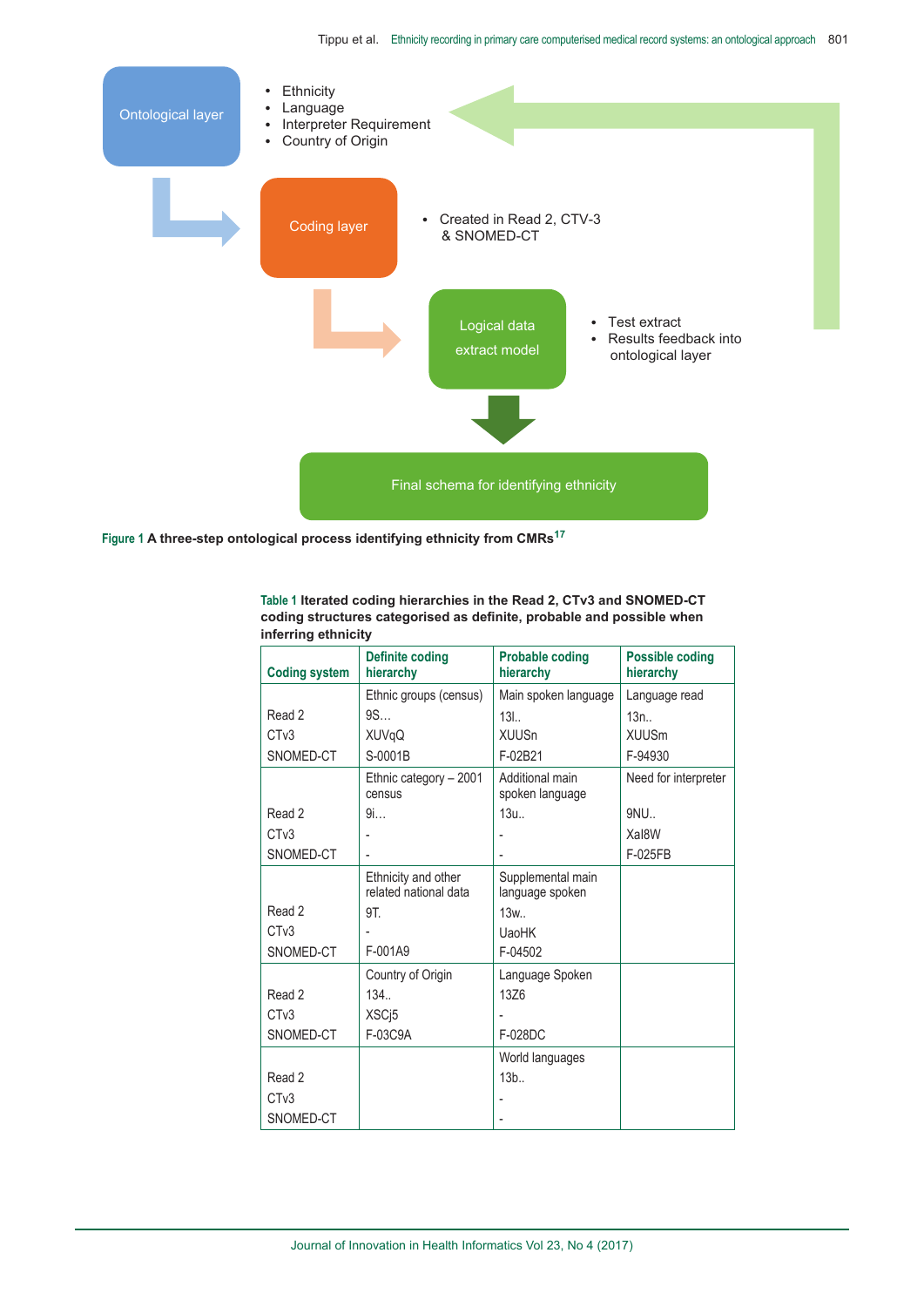each of the coding layers of the ontology (Table 1). The validity of probable or possible coding hierarchies as proxy markers for ethnicity was determined by a mapping of greater or equal than 80% to definite codes. If less than 80% of patients with a probable or possible code did not also have a corresponding definite code, then the probable or possible code was discarded as a not suitable proxy for ethnicity. For example, use of specific language and interpreter codes was seen to have a greater than 80% mapping to codes that definitively inferred a Bangladeshi ethnicity and could be used as proxy measures (Table 2).

#### **Logical data extraction model**

An algorithm was developed for the classification of patients into a 2011 Census ethnic group (Figure 2). Patients with a single ethnicity were easily classified, with preference given to definite codes followed by the proxy codes (probable and possible), if available. Those patients with multiple ethnicity codes recorded over time were classified according to the most common ethnicity recorded, using the same hierarchy of preferred codes described above. In those patients for whom there was no majority ethnicity recorded, the most recent coded ethnicity was utilised. Some patients had multiple ethnicities recorded on their latest consultation; if there was no clear majority on the latest coded encounter, patients were deemed to have no identifiable usable ethnicity.

We report the inter-practice variability and geographic variation in ethnicity identification using this ethnicity classification method using descriptive statistics (mean and quartiles).

Rates of recording were assessed across both age and gender, allowing a determination of demographic trends in ethnicity recording within primary care. Further data extraction for demographic variable determines any inconsistencies in the ontological approach employed.

As a final assessment of the granularity of the extended coding hierarchies utilised, the ontologically derived codes were compared against the national code list recommended for primary care in the QOF,**21** for a definitive determination of the extended data capture enabled utilising an ontological approach.



**Figure 2 Final schema for ethnicity classification**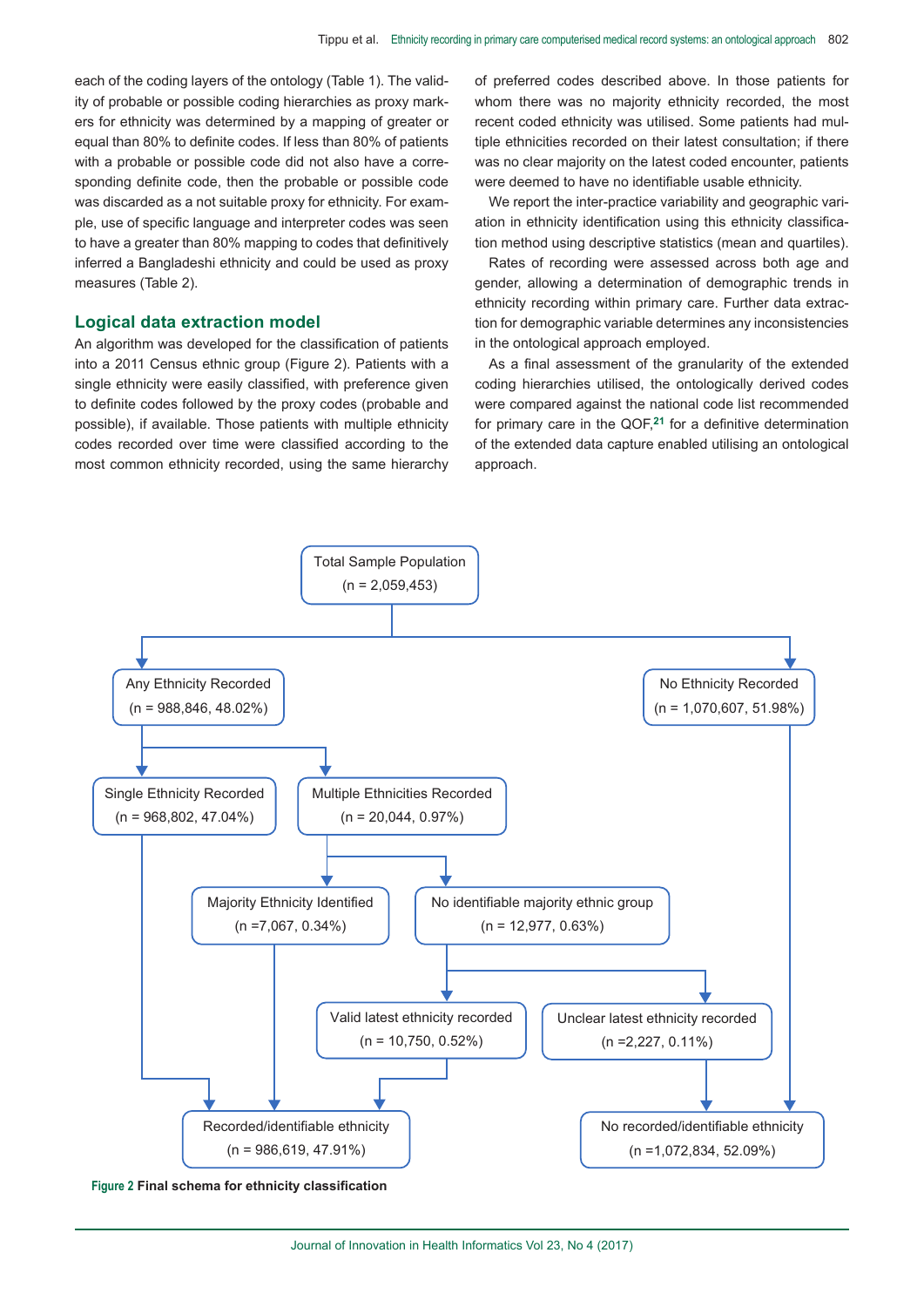#### **Table 2 Iterated Read 2 codes in CTv3 and SNOMED-CT inferring a Bangladeshi ethnicity**

| <b>Coding</b><br>system | <b>Definite</b><br>codes            | <b>Probable codes</b><br>$(*)$ = 94.3)<br>$(matched = 10,808,$<br>$n = 11,457$ | Possible codes<br>$(*=93.9)$<br>$matched = 1059.$<br>$n = 1,128$ |
|-------------------------|-------------------------------------|--------------------------------------------------------------------------------|------------------------------------------------------------------|
|                         | Bangladeshi                         | Main spoken<br>language Bengali                                                | Reads Bengali                                                    |
| Read 2                  | 9S8                                 | XaG5q                                                                          | XalMQ                                                            |
| CT <sub>v</sub> 3       | 9S8                                 | 1311.                                                                          | 13n8                                                             |
| SNOMED-CT               | F-00188                             | F-025BB                                                                        | F-00E64                                                          |
|                         | Bangladeshi/<br>Brit<br>Bangladeshi | Language Bengali                                                               | Interpreter<br>needed - Bengali                                  |
| Read 2                  | 9i9.                                | 13Z61                                                                          | 9NU6.                                                            |
| CT <sub>v</sub> 3       | 9i9.                                |                                                                                |                                                                  |
| SNOMED-CT               | ÷                                   | R-41ECC                                                                        |                                                                  |
|                         | RACE:<br>Bangladeshi                | Sylhety                                                                        | Interpreter<br>needed - Sylheti                                  |
| Read 2                  |                                     | Xa6fc                                                                          | <b>9NUL</b>                                                      |
| CT <sub>v</sub> 3       | 1341.                               | 13b2.                                                                          |                                                                  |
| SNOMED-CT               | ÷,                                  | R-4149A                                                                        | $\overline{\phantom{0}}$                                         |
|                         |                                     | Main spoken<br>language Sylheti                                                |                                                                  |
| Read 2                  |                                     | 13J.                                                                           |                                                                  |
| CT <sub>v</sub> 3       |                                     | CaG68                                                                          |                                                                  |
| SNOMED-CT               |                                     | F-025F6                                                                        |                                                                  |

Data extraction was undertaken in SQL server management studio, with statistical analysis subsequently performed in the statistical software R.

# **RESULTS**

Data was available for 2,059,453 patients across 110 practices in England and Wales, utilising the Read 2 classification.

Mean valid ethnicity recording was 48.97% (*n* =1,008,667) across the sample population. Of those identified with a valid ethnicity recording, 96.14% (*n* = 969,740) were recorded to have a definite code. 3.71% (*n* = 37,443) and 0.15% (*n* = 1,487) had possible and probable codes, respectively.

Just under 1% (0.97%) were noted to have multiple ethnicities recorded over time. Of those with multiple ethnicity codes, 35.26% had a clearly identifiable majority ethnic group recorded and were classified accordingly. Of those who had no clear determined majority ethnicity code recorded, 82.83% were classified according to a valid single most recent ethnicity code within the dataset. 0.11% of the population had an underterminable ethnicity coded and were thus excluded from the dataset. Of the patient population, 52.09% had no definitive ethnicity code mapped and were excluded from the analysis. Figure 2 describes the logical data model used for ethnicity classification.

[The median ethnicity identification rate across the data](recording.Ten)[set was 55.20% \(inter quartile range: 35.6%\). Considerable](recording.Ten) [variations were noted between practices, with minimum](recording.Ten) [and maximum ethnicity identification rates being 1.5% and](recording.Ten) [91.6%, respectively \(Figure 3\). Six practices were seen to](recording.Ten) [have ethnicity identification proportions greater than 80%,](recording.Ten)



# **Figure 3 Ethnicity identification rate by practice (median 55.2%: solid line; interquartile range 35.7%: dashed lines).**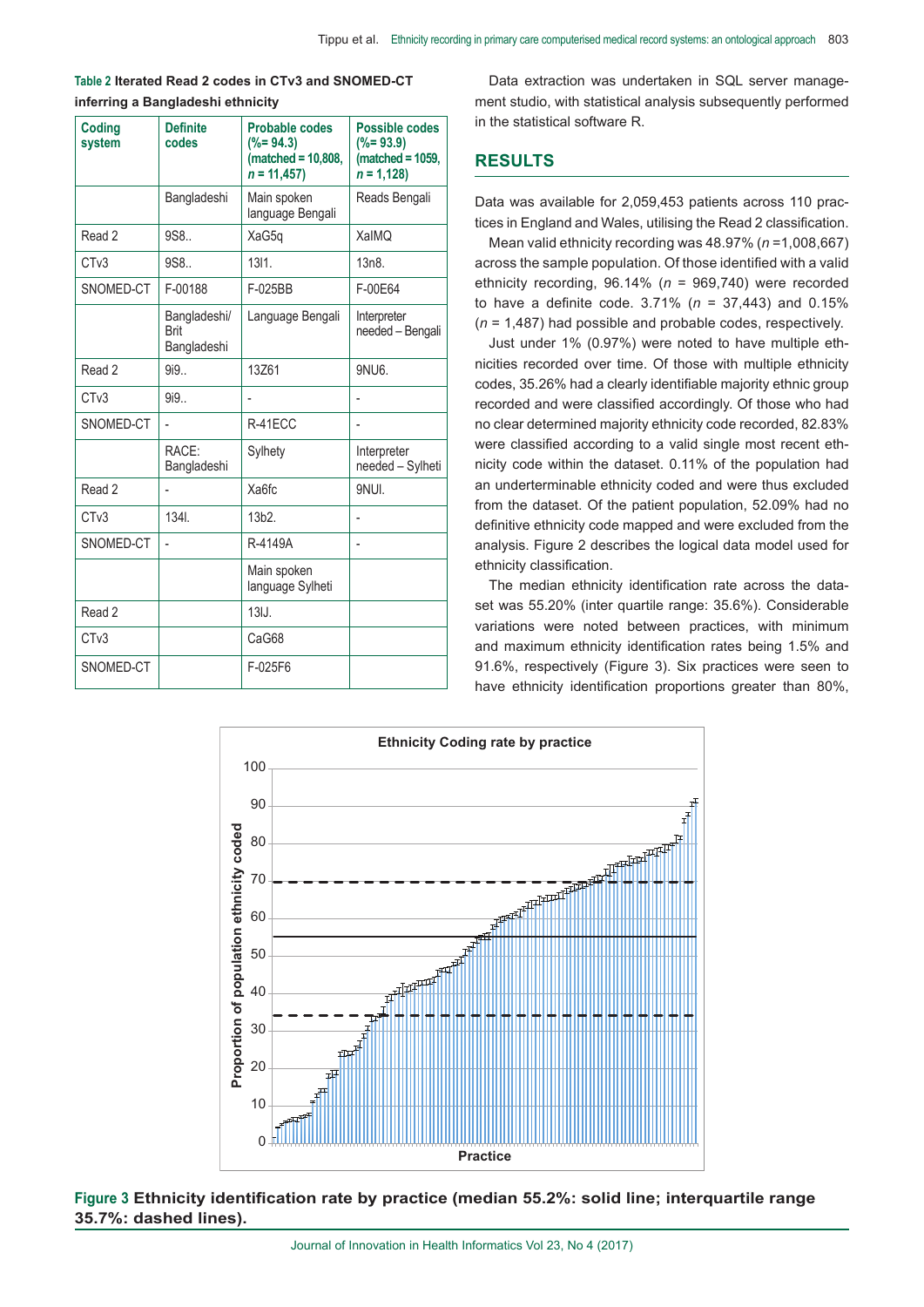[two of which had a greater than 90% recording.Ten practices](recording.Ten)  [had less than 10% of the patient population coded with a](recording.Ten)  [recognisable ethnicity identifier.](recording.Ten) 

Geographical variations exist within the dataset. Ethnicity identification was greatest in London-based practices (*n* = 30), mean 58.59%, with the identification lowest in those practices based in the South of the country (*n* = 25), mean 39.14%. Ethnicity identification was highest in practices with the highest proportions of non-white people; a 0.16% increase in the total ethnicity identified per percent increase in the proportion of non-white people. However, the correlation was poor ( $R^2$ = 0.016).

Ethnicity identification was highest in children aged between 5 and 9 years (*n* = 64,432/99,232, 64.93%). In the adult population, ethnicity recording was consistent between age bands, with higher recording levels in young adults, 54.67% (*n* = 97,587/178,493) for 25–29 years and 53.53% (*n* = 106,335/198,654) for 30–34 years. For those greater than 40 years, ethnicity recording was 46.51% (*n* = 463,203/996,013), and for those greater than 65 years, this was 46.33% (*n* =175,286/378,323). Ethnicity recording in females was greater than that observed in males, 50.81% (*n* = 537,293/1,057,559) and 47.05% (*n* = 471,374/1,001,874) respectively.

The QOF highlights the use of the '9i…' coding hierarchy for ethnicity within primary care datases. Utilising iterated proxy markers for ethnicity, inclusive of language spoken and read, and requirement for an interpreter, identification was increased across each respective ethnic group (Figure 4), compared to using the QOF codes. Across the whole database, the detection of white ethnicity increased from 30.61% (CI:30.55%–30.67%) to 40.24% (CI:40.17%–40.30%); for black, from 1.65% (CI:1.63%–1.67%) to 2.29% (CI:2.27%– 2.32%); for Asian, from 3.08% (CI:3.06%–3.11%) to 4.11% (CI:4.08%–4.14%); for those of a mixed ethnicity, from 0.89%

(CI:0.88%–0.90%) to 1.01% (CI: 0.99%–1.02%); and those from other ethnic groups from 0.04% (CI:0.03%–0.04%) to 0.92% (0.91%–0.93%).

#### **DISCUSSION**

## **Main findings of this study**

Utilising an ontological approach, we have created updated method for mapping ethnicity related codes to the 2011 Office for National Statistics (ONS) Census major ethnicity categories. This mapping allows the use of iterated Read codes, which do not directly infer an ethnicity to act as proxy markers and substantially improved ethnicity identification in the tested primary care dataset.

In providing an update to the paper by Kumarapeli *et al*, **20** our study demonstrates that utilising iterated proxy markers of ethnicity improved the identification of ethnicity recording within primary care CMR systems (46.85% to 55.20%). Using limited coding hierarchies can result in an underrepresentation of individuals with ethnicity recorded within the dataset. In comparison with the QOF-endorsed '9i…' hierarchy, the ontology-based method developed in this paper has resulted in increased ethnicity identification across all major ONS ethnic groups (Figure 4). Utilising an algorithmic approach in those that have conflicting ethnicity codes, a further 0.87% (*n* = 17,817) were mapped to one of the ONS defined ethnic groups, allowing for clear identification and classification of these individuals.

There is considerable inter-practice variability in ethnicity recording, with higher mean ethnicity recordings within Londonbased practices (58.59%). Practices with a higher proportion of minority ethnicities had higher ethnicity coding rates. This suggests that a greater ethnic diversity amongst registered patients at these practices results in a greater tendency for clinicians to code ethnicity; the correlationwas, however, poor.



**Figure 4 Proportion of ethnicity records mapped to a 2011 census ethnic group using an ontological approach versus QOF codes**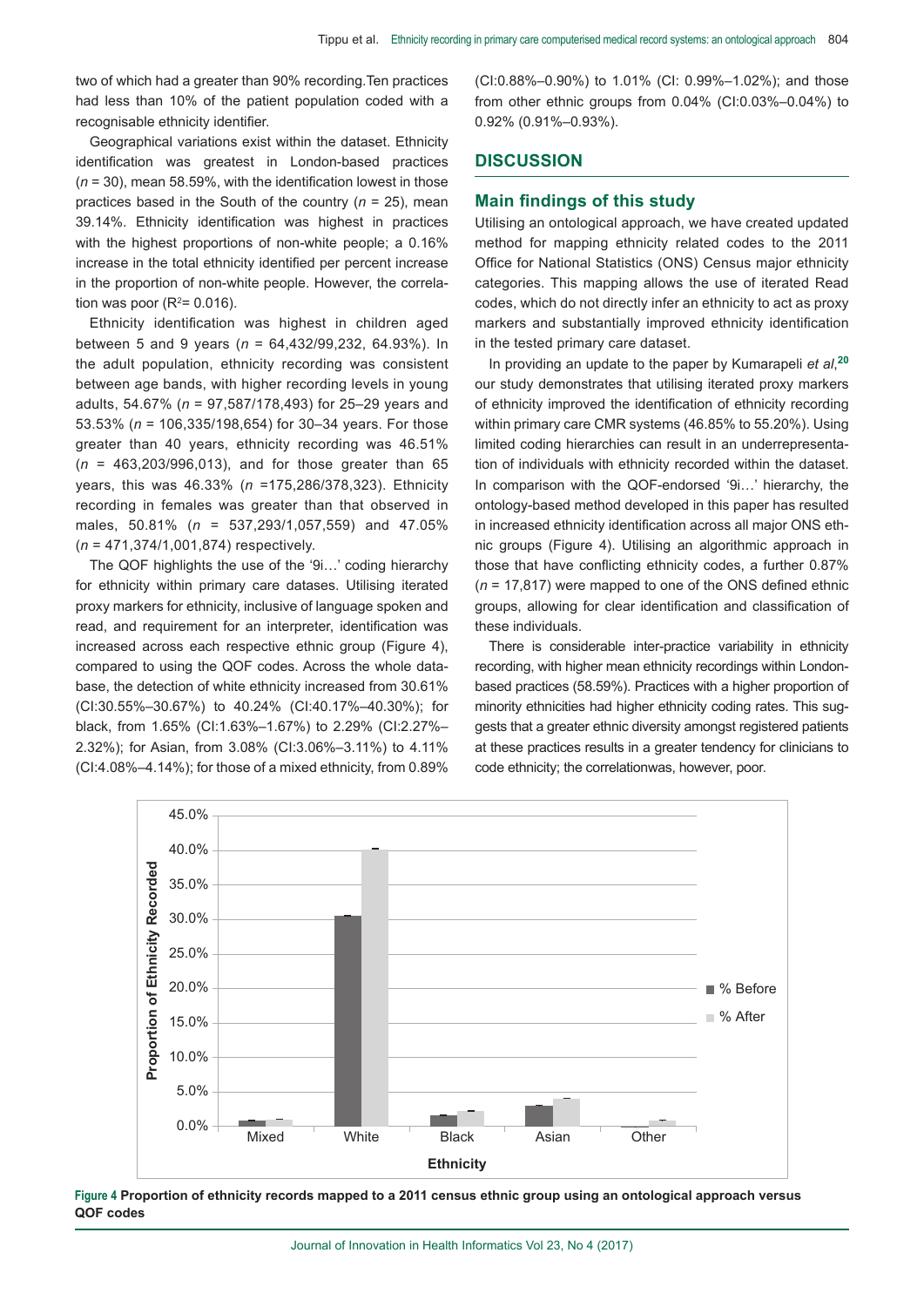#### **What is already known on this topic**

The recording of ethnicity utilising traditional coding hierarchies within primary care datasets is known to be sub-optimal. This has resulted in restrictions in the use of ethnicity in monitoring disease presentation, prevalence, pattern, and management amongst differing ethnic sub-groups.**22** Incentivisation of coding ethnicity through the QOF from 2006 to 2007 has resulted in significant improvements in the completeness of ethnicity data within primary care, but this financial incentivisation has been removed from the business rules as of 2011/2012. The existence of multiple ethnicity coding hierarchies, with no clear inter-relationships or inferences, has resulted in inconsistencies in recording ethnicity within primary care datasets.

#### **What this study adds**

This paper provides an updated method to ethnicity identification from records within a large primary care dataset. This study is the first to utilise an ontological approach to maximise data capture for ethnicity in primary care data. Utilising iterated proxy markers, ethnicity recording was seen to increase across all ONS defined ethnic groups. Published literature has focused on two traditional coding hierarchies '9i…' and '9S…' codes.**3,20** The use of these limited codes can result in poor capture of ethnicity data,**5** further propagating its underutilisation in analysing trends in healthcare outcomes amongst differing ethnic groups. The use of limited coding hierarchies poorly reflect the numerous variables that infer a patients ethnicity; multiple inferences affords greater flexibility in determining an individual's ethnicity.**5** The use of a mapping structure allowed identification of codes which definitively infer an ethnicity, expanding on previous ethnicity codes utilised. The process of iteration of non-directly mapped codes justifies the use of proxy markers.

Since defining this ontological process we have since applied the method to ethnicity identification in a population with diabetes.**23** In this group the data quality was sufficiently higher and ethnicity identification using the ontological process set out here was 82.1%. Accurate ethnicity identification from real world data is of particular importance in this group given the high diabetes prevalence in those of Asian and black ethnicities.**<sup>24</sup>**

This paper provides a clear ontology for classification of those patients with conflicting ethnicity codes within the dataset. Similar to previous studies, we use the most commonly recorded ethnicity group as means of classification into an ethnic group,**3** preferentially using those codes which directly infer an ethnicity, followed by the proxy codes. Further, in those patients with no clear majority, the use of the latest recorded ethnicity provides a mechanism with which ethnicity can be classified.

#### **Limitations of this study**

This paper was unable to establish the underlying reasons as to why individuals within the dataset did not have a recognisable ethnicity recorded. The authors are aware that those without an ethnicity recorded may be an important negative, as a result of underutilisation of healthcare services or difficulties in communication.

Due to the nature of our dataset, there is a reliance on the accuracy of coding. In those patients with multiple differing ethnicity codes, inferences were made in regard to ethnicity (based on most common or latest code), which run the risk of misclassification. The use of an algorithmic approach for these patients, who represent a small proportion of our dataset, minimises the risk of this misclassification.

As the UK coding system for primary care uses the Read classification, CTv3 and SNOMED-CT coding hierarchies could not be utilised in the logical data extract model. Extraction in the coding layer demonstrates that these coding hierarchies exist, and inclusion within both the ontological and coding layers means that this ontology remains viable on the introduction of these codes.

#### **CONCLUSION**

An ontological approach to ethnicity codes allows for more accurate and extensive identification of ethnicity of people, and hence, we obtained a substantially higher proportion of ethnicities.

Widespread inter-practice variations in ethnicity coding still persist; with the removal of incentives from the QOF frameworks in 2011/2012, these disparities may widen. We encourage clinicians and healthcare researchers to actively code ethnicity within encounters.

#### **REFERENCES**

- **1.** [Boyd AE, Murad S, O'Shea S, de Ruiter A, Watson C and](https://doi.org/10.1111/j.1468-1293.2005.00267.x)  [Easterbrook PJ. Ethnic differences in stage of presentation of](https://doi.org/10.1111/j.1468-1293.2005.00267.x)  [adults newly diagnosed with HIV-1 infection in south London.](https://doi.org/10.1111/j.1468-1293.2005.00267.x)  *HIV Medicine* [2005;6\(2\):59–65. Epub 2005/04/06. https://doi.](https://doi.org/10.1111/j.1468-1293.2005.00267.x) [org/10.1111/j.1468-1293.2005.00267.x. PMid:15807711.](https://doi.org/10.1111/j.1468-1293.2005.00267.x)
- **2.** Griffiths C, Cooke S and Toon P. Registration health checks: inverse care in the inner city? *British Journal of General Practice* 1994;44(382):201–4. Epub 1994/05/01. PMid:8204332; PMCid:PMC1238866
- **3.** [Mathur R, Bhaskaran K, Chaturvedi N, Leon DA, vanStaa T,](https://doi.org/10.1093/pubmed/fdt116)  [Grundy E, et al. Completeness and usability of ethnicity data](https://doi.org/10.1093/pubmed/fdt116)

[in UK-based primary care and hospital databases.](https://doi.org/10.1093/pubmed/fdt116) *Journal of Public Health* [2014;36\(4\):684–92. Epub 2013/12/11.](https://doi.org/10.1093/pubmed/fdt116)  [https://doi.org/10.1093/pubmed/fdt116. PMid:24323951;](https://doi.org/10.1093/pubmed/fdt116)  [PMCid:PMC4245896.](https://doi.org/10.1093/pubmed/fdt116)

- **4.** [Sultana K and Sheikh A. Most UK datasets of routinely collected](https://doi.org/10.1258/jrsm.2008.080007)  [health statistics fail to collect information on ethnicity and reli](https://doi.org/10.1258/jrsm.2008.080007)gion. *[Journal of the Royal Society of Medicine](https://doi.org/10.1258/jrsm.2008.080007)* 2008;101(9):463– [5. Epub 2008/09/10. https://doi.org/10.1258/jrsm.2008.080007.](https://doi.org/10.1258/jrsm.2008.080007)  [PMid:18779248; PMCid:PMC2587383.](https://doi.org/10.1258/jrsm.2008.080007)
- **5.** [Aspinall PJ. The operationalisaztion of race and ethnic](https://doi.org/10.1177/1460458205055688)[ity concepts in medical classication systems: issues of](https://doi.org/10.1177/1460458205055688)